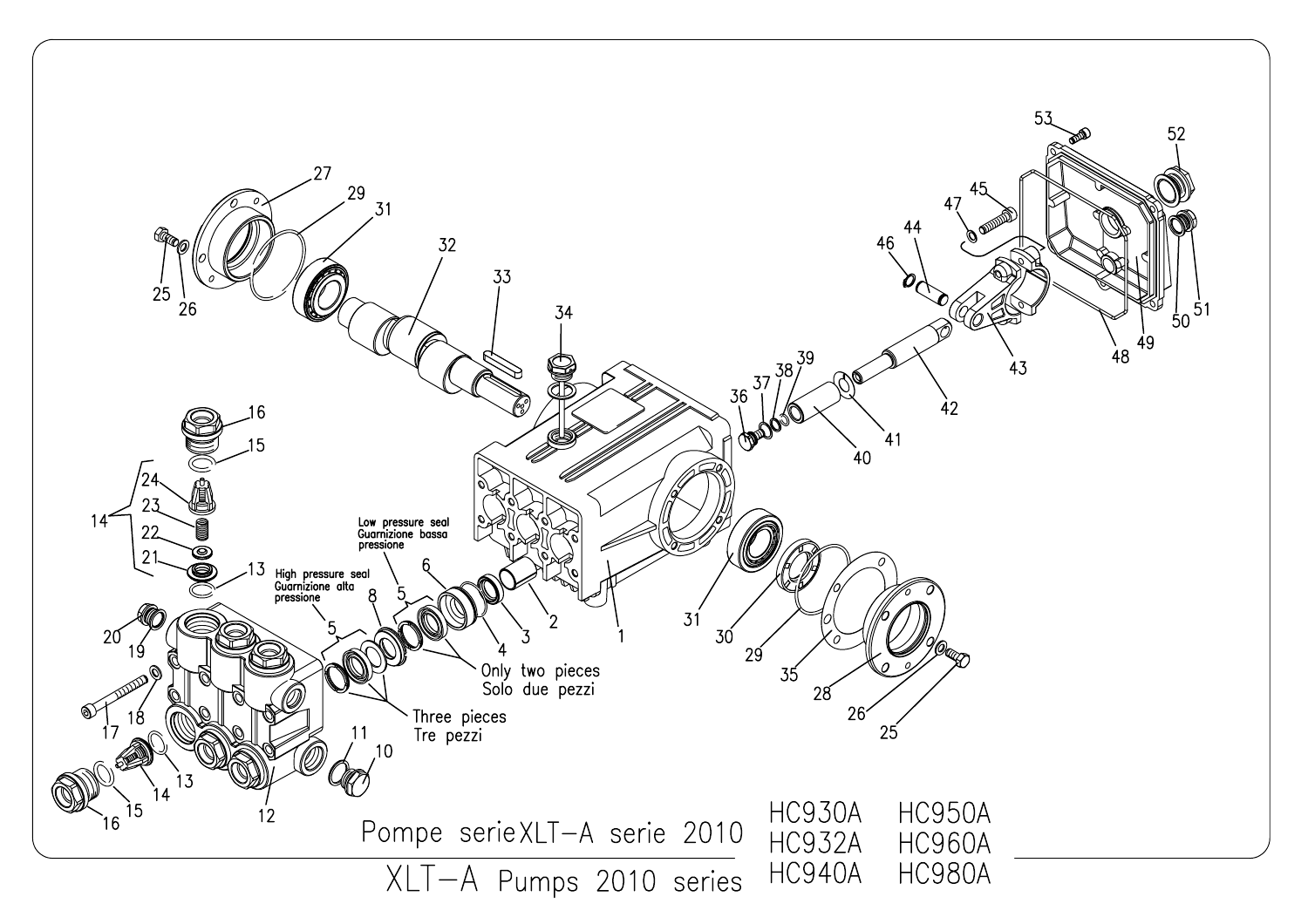## Caratteristiche Tecniche Technical Characteristics

XLT-A 2010

| Pump<br>Pompe<br>Pumpen<br>Pompa | Pressure<br><b>Pression</b><br>Druck<br>Pressione |      | Volume<br>Dèbit<br>Leistung<br>Portata |            | <b>RPM</b><br>tours/min<br>u.p.m.<br>giri/min | <b>HP</b><br>Required<br>HP<br>Puissance<br>HP<br>Leistung<br><b>HP</b><br>Potenza | Inlet port<br>Entrèe<br>Eingang<br>Aspirazione | Outlet<br>Sortie<br>Ausgang<br>Mandata | Weight<br>Kg<br>Poids<br>Kg<br>Gewicht<br>Kq<br>Κg<br>Peso |
|----------------------------------|---------------------------------------------------|------|----------------------------------------|------------|-----------------------------------------------|------------------------------------------------------------------------------------|------------------------------------------------|----------------------------------------|------------------------------------------------------------|
|                                  | bar                                               | PSI  | l/min.                                 | <b>GPM</b> |                                               |                                                                                    |                                                |                                        |                                                            |
| <b>HC930A</b>                    | 300                                               | 4350 | 18                                     | 5.7        | 1450<br>1725                                  | 13.9<br>16.5                                                                       | G $1/2$                                        | G $3/8$                                | 17.7                                                       |
| <b>HC932A</b>                    | 300                                               | 4350 | 20                                     | 6.4        | 1450<br>1725                                  | 15.5<br>18.5                                                                       | G $1/2$                                        | $G \frac{3}{8}$                        | 17.7                                                       |
| <b>HC940A</b>                    | 200                                               | 3000 | 25.5                                   | 8.0        | 1450<br>1725                                  | 13.1<br>15.5                                                                       | G $3/4$                                        | $G \frac{1}{2}$                        | 17.7                                                       |
| <b>HC950A</b>                    | 200                                               | 3000 | 30.0                                   | 9.4        | 1450<br>1725                                  | 15.4<br>18.2                                                                       | G $3/4$                                        | G $1/2$                                | 17.7                                                       |
| <b>HC960A</b>                    | 170                                               | 2500 | 34.0                                   | 10.7       | 1450<br>1725                                  | 14.9<br>17.7                                                                       | G $3/4$                                        | G $1/2$                                | 17.7                                                       |
| <b>HC980A</b>                    | 140                                               | 2000 | 40.0                                   | 12.5       | 1450<br>1725                                  | 14.4<br>17.0                                                                       | G $3/4$                                        | G $1/2$                                | 17.7                                                       |

Dimensioni d'ingombro<br>Overall dimensions



Lubrificazione: Olio SAE 20÷40 W Capacità 1.2 Litri

Lubrication: SAE 20:40W Oil Capacity 1.2 /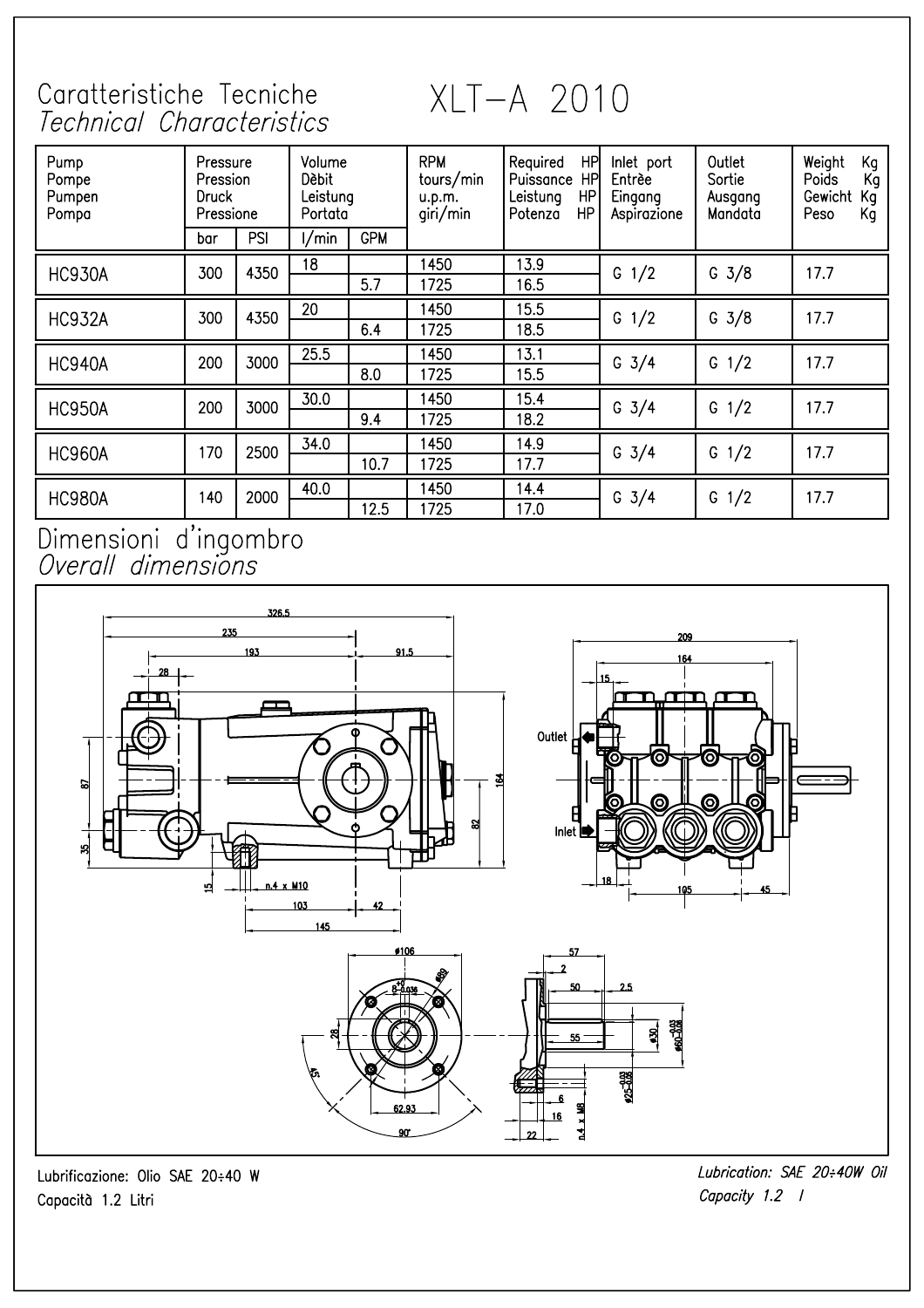| Pos.<br>Item     | Codice<br>Part<br>Number | Description                  | Descrizione             | Q.tà/Pompa<br>Q.ty/Pump | <b>HC930A</b>   | HC932A          | <b>HC940A</b> | HC950A    | HC960A          | HC980A               |
|------------------|--------------------------|------------------------------|-------------------------|-------------------------|-----------------|-----------------|---------------|-----------|-----------------|----------------------|
| 1                |                          | 0202.03 Crankcase            | Carter                  | 1                       |                 |                 | ٠             | ٠         | $\bullet$       | $\overline{\bullet}$ |
|                  | 0202.23                  | Crankcase                    | Carter                  | 1                       | $\bullet$       | $\blacklozenge$ |               |           |                 |                      |
| $\boldsymbol{2}$ |                          | 0602.00 Plunger guide        | Guida asta pistone      | 3                       |                 |                 |               |           |                 |                      |
| *3               |                          | 0001.01 Plunger oil seal     | Anello radiale          | 3                       |                 |                 |               |           |                 |                      |
| *4               | 0601.08                  | "O" Ring Ø1.78x37.82         | "O" Ring Ø1.78x37.82    | 3                       |                 |                 |               |           |                 |                      |
|                  |                          | 0002.61  "U" seal, dia.20mm  | Anello tenuta "U" Ø20   | 6                       | $\bullet$       | $\bullet$       |               |           |                 |                      |
| *5               |                          | 0002.62   "U" seal, dia.22mm | Anello tenuta "U" Ø22   | 6                       |                 |                 | $\bullet$     |           |                 |                      |
|                  | 0002.56                  | "U" seal, dia.25mm           | Anello tenuta "U" Ø25   | 6                       |                 |                 |               | ٠         | $\bullet$       |                      |
|                  | 0002.65                  | "U" seal, dia.28mm           | Anello tenuta "U" Ø28   | 6                       |                 |                 |               |           |                 | $\blacklozenge$      |
|                  | 1201.24                  | Pressure ring 20mm           | Pressore Ø20            | 3                       | $\bullet$       | $\blacklozenge$ |               |           |                 |                      |
| $*6$             |                          | 1201.25 Pressure ring 22mm   | Pressore Ø22            | $\overline{3}$          |                 |                 | ٠             |           |                 |                      |
|                  |                          | 1201.26 Pressure ring 25mm   | Pressore Ø25            | 3                       |                 |                 |               | ٠         | $\bullet$       |                      |
|                  |                          | 1201.30 Pressure ring 28mm   | Pressore Ø28            | 3                       |                 |                 |               |           |                 | $\blacklozenge$      |
|                  |                          | 0300.32 Intermed. ring 20mm  | Diffusore Interm. Ø20   | $\overline{3}$          | $\bullet$       | $\bullet$       |               |           |                 |                      |
| *8               |                          | 0300.33 Intermed. ring 22mm  | Diffusore interm. Ø22   | $\overline{3}$          |                 |                 | ٠             |           |                 |                      |
|                  |                          | 0300.34 Intermed. ring 25mm  | Diffusore interm. Ø25   | 3                       |                 |                 |               | $\bullet$ | $\bullet$       |                      |
|                  |                          | 0300.45 Intermed. ring 28mm  | Diffusore interm. Ø28   | $\overline{3}$          |                 |                 |               |           |                 |                      |
| $*10$            |                          | 1601.20 Brass plug G1/2      | Tappo G1/2              | 1                       | ٠               | $\blacklozenge$ |               |           |                 |                      |
|                  |                          | 1601.33 Brass plug G3/4      | Tappo G3/4              | 1                       |                 |                 | $\bullet$     | ٠         | ٠               | $\bullet$            |
|                  |                          | 0603.07 Copper washer 1/2    | Guarnizione rame G1/2   | 1                       | ٠               | $\bullet$       |               |           |                 |                      |
| $*11$            | 0603.11                  | Copper washer 3/4            | Guarnizione rame G3/4   | 1                       |                 |                 | ٠             | ٠         | ٠               | $\blacklozenge$      |
|                  |                          | 1602.19 Manifold housing     | Testata                 | 1                       |                 |                 |               |           | ٠               |                      |
| $*12$            |                          | 1602.20 Manifold housing     | Testata                 | 1                       | $\blacklozenge$ | $\bullet$       |               |           |                 |                      |
|                  | 1602.21                  | Manifold housing             | Testata                 | 1                       |                 |                 |               |           |                 | $\blacklozenge$      |
| $*13$            | 0601.66                  | "O" Ring Ø2.62x25.7          | "O" Ring Ø2.62x25.07    | 6                       | ٠               | ٠               | ٠             | ٠         | ٠               | $\bullet$            |
|                  | 3604.50                  | Valve assembly               | Valvola premontata      | 6                       |                 |                 | $\bullet$     |           |                 | $\bullet$            |
| $*14$            | 3604.53                  | <b>Brass Valve assembly</b>  | Valvola ottone premont. | 6                       | ٠               | ٠               |               |           |                 |                      |
| $*15$            | 0601.67                  | "O" Ring Ø3.53x26.58         | "O" Ring Ø3.53x26.58    | $\,6$                   |                 |                 |               |           |                 |                      |
| $*16$            | 1601.31                  | Valve plug                   | Tappo valvola           | 6                       |                 |                 |               |           |                 |                      |
|                  |                          | 1801.31 Manifold stud bolt   | Vite M8x90              | 8                       |                 |                 |               |           |                 | $\bullet$            |
| 17               |                          | 1801.33 Manifold stud bolt   | Vite M10x90             | 8                       | ٠               | ٠               |               |           |                 |                      |
|                  | 1400.01 Washer           |                              | Rosetta Ø8.5            | 8                       |                 |                 | ٠             | ٠         | $\bullet$       | $\bullet$            |
| 18               |                          | 1403.01 Lock-Washer          | Rosetta elastica Ø10,2  | 8                       | $\bullet$       | $\bullet$       |               |           |                 |                      |
|                  |                          | 0603.06 Copper washer 3/8    | Guarnizione rame G3/8   | $\mathbf 1$             | ٠               | ٠               |               |           |                 |                      |
| $*19$            |                          | 0603.07 Copper washer 1/2    | Guarnizione rame G1/2   | 1                       |                 |                 | ٠             | ٠         | ٠               | $\bullet$            |
|                  | 1601.17                  | Brass plug 3/8               | Tappo G3/8              | 1                       | $\bullet$       | $\blacklozenge$ |               |           |                 |                      |
| $*20$            | 1601.20                  | Brass plug 1/2               | Tappo G1/2              | 1                       |                 |                 | ٠             |           | ٠               | $\blacklozenge$      |
|                  | 1503.19                  | Valve seat                   | Sede valvola            | 6                       |                 |                 |               |           |                 | $\bullet$            |
| 21               | 1503.24                  | Valve seat                   | Sede valvola            | 6                       | ٠               | $\bullet$       |               |           |                 |                      |
|                  |                          | 1202.08 Valve plate          | Piattello valvola       | 6                       |                 |                 |               | $\bullet$ | $\bullet$       | $\blacklozenge$      |
| 22               | 1202.11                  | Valve plate                  | Piattello valvola       | $\,6$                   |                 | $\blacklozenge$ |               |           |                 |                      |
|                  | 0900.04                  | Valve spring                 | Molla valvola           | 6                       | $\bullet$       | $\bullet$       |               |           |                 |                      |
| 23               | 0900.32                  | Valve spring                 | Molla valvola           | 6                       |                 |                 | $\bullet$     | $\bullet$ | $\blacklozenge$ | $\blacklozenge$      |
| 24               | 0604.06                  | Valve cage                   | Gabbia valvola          | 6                       |                 |                 |               |           |                 | $\bullet$            |
|                  | 0604.08                  | Brass Valve cage             | Gabbia valvola ottone   | 6                       | $\bullet$       | $\bullet$       |               |           |                 |                      |
| 25               |                          | 1802.03 Hexagonal screw      | Vite M8x18              | 8                       |                 |                 |               |           |                 |                      |
| 26               | 1400.01                  | Washer                       | Rosetta Ø8.5            | 8                       |                 |                 |               |           |                 |                      |
| 27               | 0500.54                  | Closed bearing housing       | Flangia chiusa          | 1                       |                 |                 |               |           |                 |                      |
| 28               | 0500.53                  | <b>Bearing housing</b>       | Flangia                 | 1                       |                 |                 |               |           |                 |                      |
| 29               | 0601.00                  | "O" Ring Ø2.62x71.12         | "O" Ring Ø2.62x71.12    | $\overline{2}$          |                 |                 |               |           |                 |                      |
| 30               | 0001.00                  | Crankshaft seal              | Anello radiale<br>1     |                         |                 |                 |               |           |                 |                      |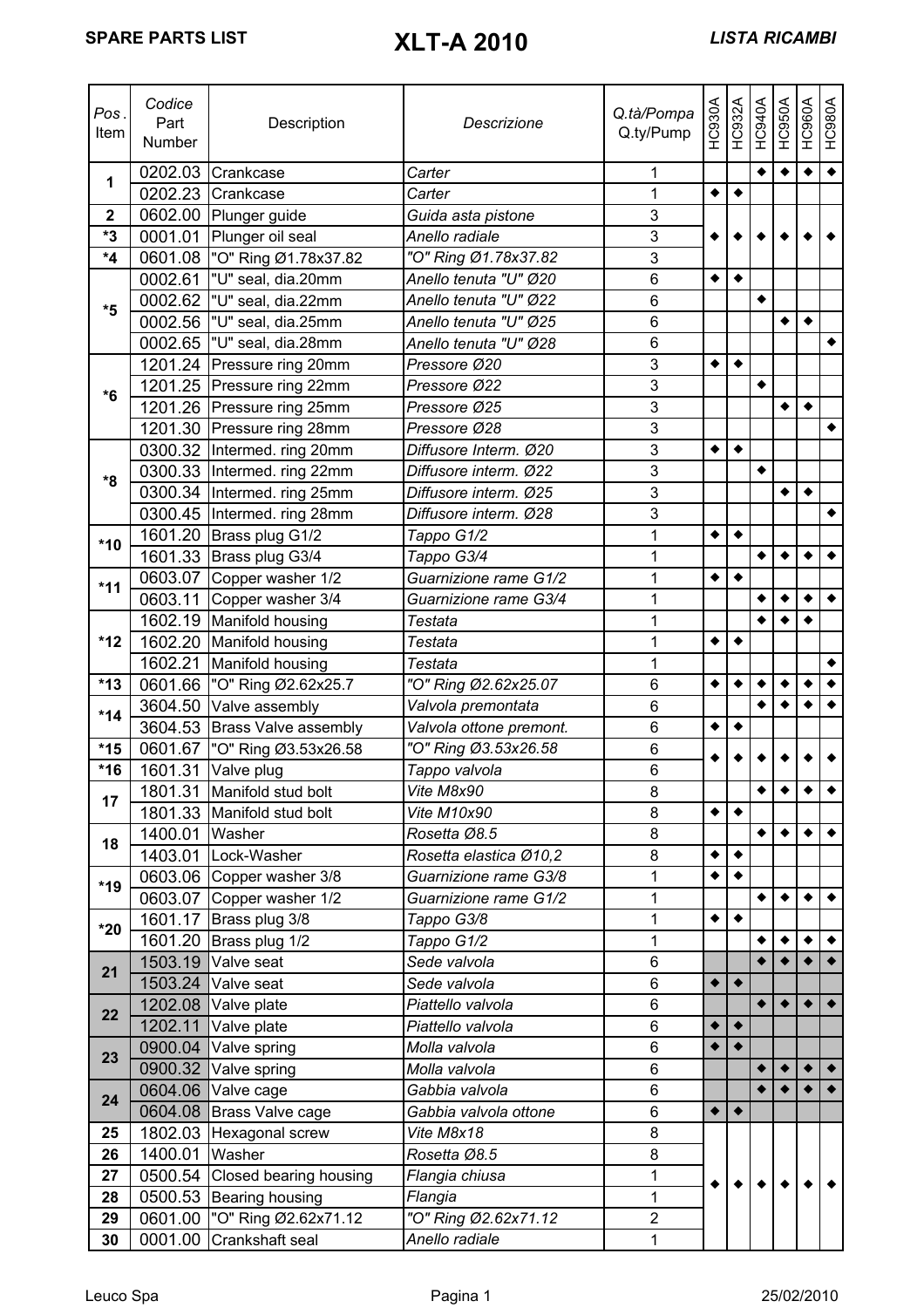| Pos<br>Item | Codice<br>Part<br>Number | Description                    | Descrizione            | Q.tà/Pompa<br>Q.ty/Pump | HC930A    | HC932A          | HC940A    | HC950A    | HC960A    | HC980A               |
|-------------|--------------------------|--------------------------------|------------------------|-------------------------|-----------|-----------------|-----------|-----------|-----------|----------------------|
| 31          |                          | 0200.04 Roller bearing         | Cuscinetto a rulli     | $\overline{2}$          | ٠         | $\blacklozenge$ | $\bullet$ |           | $\bullet$ | $\overline{\bullet}$ |
|             | 0004.47                  |                                |                        | 1                       | $\bullet$ |                 |           | $\bullet$ |           |                      |
| 32          |                          | 0004.74 Crankshaft             | Albero eccentrico      | 1                       |           | $\bullet$       | $\bullet$ |           | ٠         |                      |
|             | 0004.78                  |                                |                        | 1                       |           |                 |           |           |           | $\blacklozenge$      |
| 33          |                          | 0206.05 Crankshaft key         | Chiavetta              | 1                       |           |                 |           |           |           |                      |
| 34          |                          | 1600.00 Oil dip stick          | Tappo livello olio     | 1                       |           |                 |           |           |           |                      |
| 35          | 0301.00                  | Shim                           | Distanziale            | $\overline{1}$          |           |                 |           |           |           |                      |
| $*36$       |                          | 1800.00 Plunger bolt           | Vite pistone           | 3                       |           |                 |           |           |           |                      |
| $*37$       |                          | 1400.13 Copper spacer          | Rosetta rame           | 3                       |           |                 |           |           |           |                      |
| *38         |                          | 0601.02  "O" Ring Ø1.78x10.82  | "O" Ring Ø1.78x10.82   | $\overline{3}$          |           |                 |           |           |           |                      |
| *39         |                          | 0009.02 Teflon ring            | Anello antiestrusione  | 3                       |           |                 |           |           |           |                      |
|             |                          | 1200.11 Plunger 20mm           | Pistone Ø20            | 3                       | $\bullet$ | $\blacklozenge$ |           |           |           |                      |
| $*40$       |                          | 1200.12 Plunger 22mm           | Pistone Ø22            | 3                       |           |                 | ٠         |           |           |                      |
|             |                          | 1200.13 Plunger 25mm           | Pistone Ø25            | 3                       |           |                 |           | ٠         | ٠         |                      |
|             |                          | 1200.24 Plunger 28mm           | Pistone Ø28            | 3                       |           |                 |           |           |           | $\bullet$            |
| $*41$       |                          | 1400.14 Copper spacer          | Rosetta rame           | 3                       |           |                 |           |           |           |                      |
| 42          |                          | 0003.00 Plunger rod            | Asta pistone           | 3                       |           |                 |           |           |           |                      |
| 43          |                          | 0100.00 Connecting rod         | Biella completa        | 3                       |           |                 |           |           |           |                      |
| 44          |                          | 1502.00 Connecting rod pin     | Spinotto               | 3                       |           |                 |           |           |           |                      |
| 45          |                          | 1801.01 Connecting rod screw   | Vite M8x35             | 6                       |           |                 |           |           |           |                      |
| 46          |                          | 1500.00 Snap ring              | Anello Ø12             | 6                       |           |                 |           |           |           |                      |
| 47          |                          | 1401.03 Spring washer          | Rosetta elastica Ø8    | 6                       |           |                 |           |           |           |                      |
| 48          |                          | 0601.85  "O" Ring Ø2,62x152,07 | "O" Ring Ø2,62x152,07  | 1                       |           |                 |           |           |           |                      |
| 49          | 0203.51                  | Crankcase cover                | Coperchio              | 1                       |           |                 |           |           |           |                      |
| 50          |                          | 0603.02 Gasket, G3/8           | Guarnizione G3/8       | 1                       |           |                 |           |           |           |                      |
| 51          |                          | 1601.17 Brass plug 3/8         | Tappo G3/8             | 1                       |           |                 |           |           |           |                      |
| 52          |                          | 0700.05 Sight glass, G3/4      | Spia livello olio G3/4 | 1                       |           |                 |           |           |           |                      |
| 53          |                          | 1801.12 Cover screw            | Vite M6x16             | 5                       |           |                 |           |           |           |                      |



 **in kit only** *solo in kit*  **in kit also** *anche in kit*

**Part available** *Particolare disponibile*  **\* Part available** *Particolare disponibile*